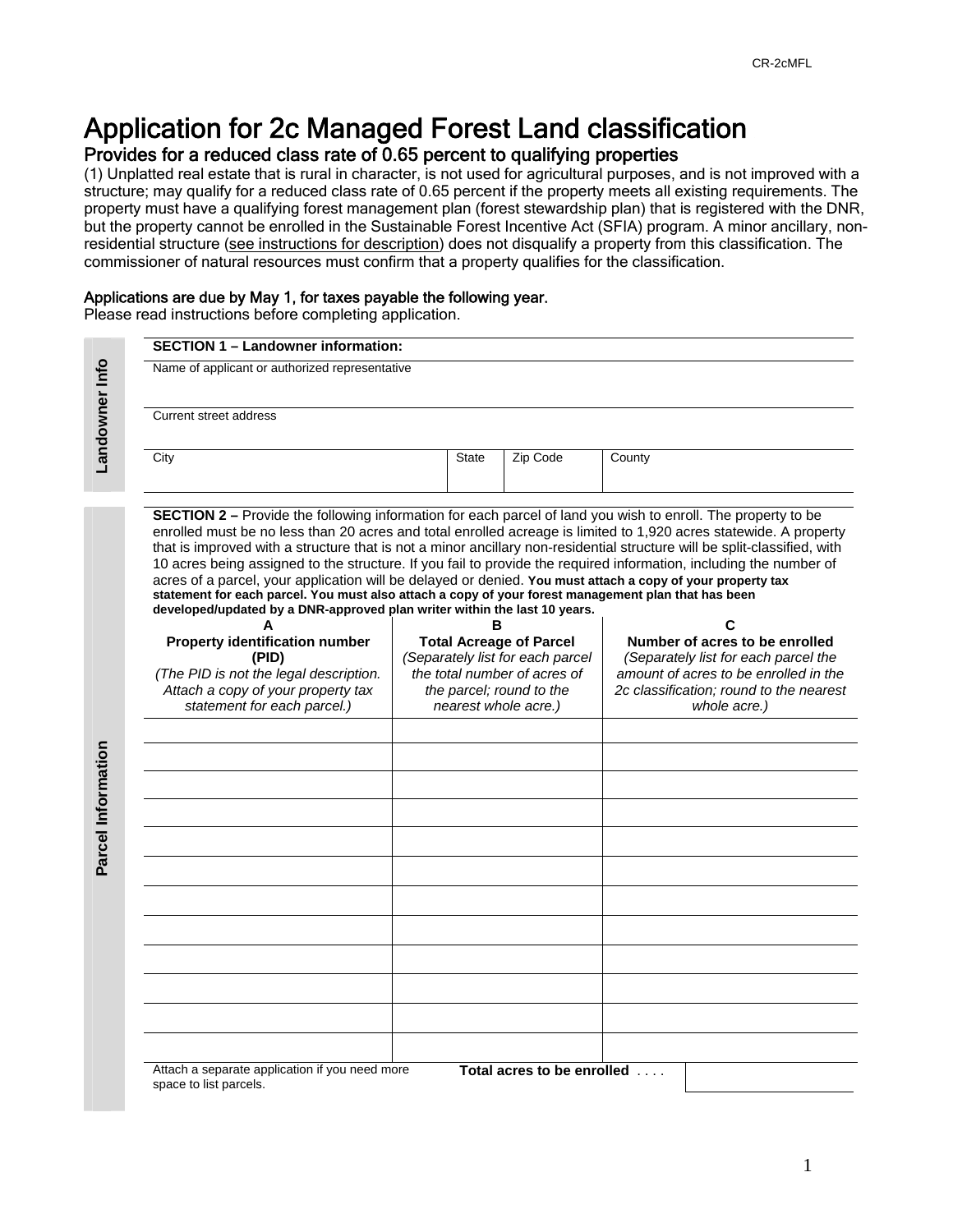| Section 3 – You must attach all the requested documentation to your application to be eligible for this<br>classification.                                                                                                                                                                                                                                                                                                 |      |               |  |  |  |  |  |  |
|----------------------------------------------------------------------------------------------------------------------------------------------------------------------------------------------------------------------------------------------------------------------------------------------------------------------------------------------------------------------------------------------------------------------------|------|---------------|--|--|--|--|--|--|
| I certify that none of eligible acres (column C) listed above are enrolled in the Sustainable Forest Incentive Act<br>(SFIA) program.                                                                                                                                                                                                                                                                                      |      |               |  |  |  |  |  |  |
| Yes<br><b>No</b>                                                                                                                                                                                                                                                                                                                                                                                                           |      |               |  |  |  |  |  |  |
| I have attached copies of the property tax statement for each parcel listed above.<br>No.<br>Yes                                                                                                                                                                                                                                                                                                                           |      |               |  |  |  |  |  |  |
| I have attached a copy of the registered forest management plan that encompasses all of the land/acres listed<br>on this application, and this plan was developed/updated by a DNR-approved plan writer within the last 10<br>years.                                                                                                                                                                                       |      |               |  |  |  |  |  |  |
| Year your forest management plan was developed/updated?                                                                                                                                                                                                                                                                                                                                                                    |      |               |  |  |  |  |  |  |
| I certify that my forest management plan is registered with the DNR $\Box$ Yes<br><b>No</b>                                                                                                                                                                                                                                                                                                                                |      |               |  |  |  |  |  |  |
| Signature of owner or authorized representative:<br>By signing below, I certify that this form is correct and complete to the best of my knowledge and belief. I am the<br>owner of the property or authorized representative of the organization that owns the property and I agree to<br>follow the land's forest management plan and verify that there is not more than 1,920 acres enrolled for the<br>classification. |      |               |  |  |  |  |  |  |
| Making false statements on this application is against the law                                                                                                                                                                                                                                                                                                                                                             |      |               |  |  |  |  |  |  |
| Minnesota Statute 609.41 states that anyone giving false information in order to avoid or reduce their tax                                                                                                                                                                                                                                                                                                                 |      |               |  |  |  |  |  |  |
| obligations is subject to a fine of up to \$3,000 and/or up to one year in prison.                                                                                                                                                                                                                                                                                                                                         |      |               |  |  |  |  |  |  |
| Signature of applicant or authorized representative                                                                                                                                                                                                                                                                                                                                                                        | Date | Daytime phone |  |  |  |  |  |  |

Please return completed application and required attachments to your county assessor.

### ISANTI COUNTY ASSESSOR 555 18TH AVENUE SW CAMBRIDGE, MN 55008

| For office use only to be completed by the county assessor |                                                                 |  |  |  |  |  |  |  |  |
|------------------------------------------------------------|-----------------------------------------------------------------|--|--|--|--|--|--|--|--|
| Name of applicant                                          | Classification is<br>Approved<br>Denied<br>for assessment year: |  |  |  |  |  |  |  |  |
| Assessor's Signature                                       | Date                                                            |  |  |  |  |  |  |  |  |